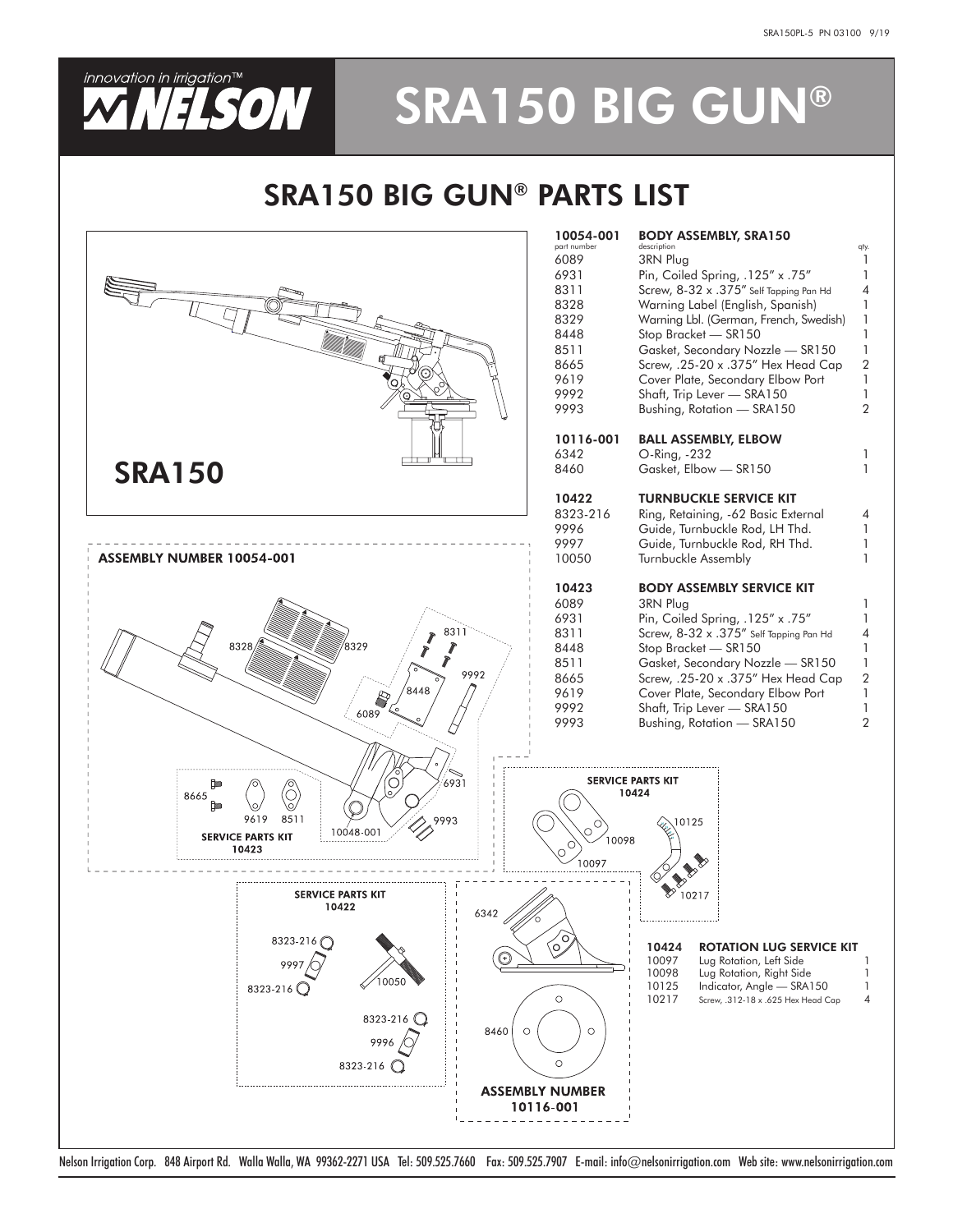

### SRA150 BIG GUN ® PARTS LIST

9/19



Nelson Irrigation Corp. 848 Airport Rd. Walla Walla, WA 99362-2271 USA Tel: 509.525.7660 Fax: 509.525.7907 E-mail: info@nelsonirrigation.com Web site: www.nelsonirrigation.com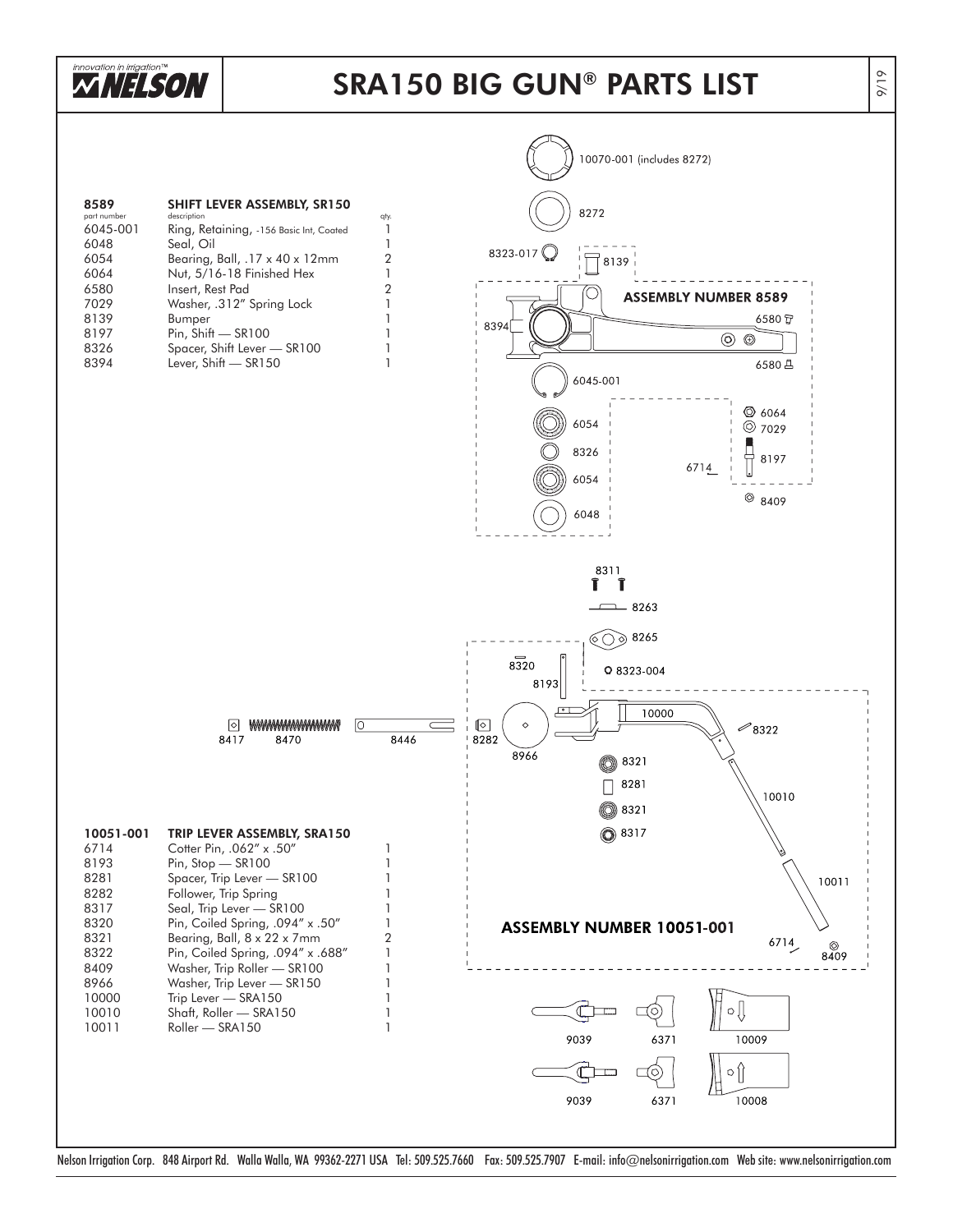

Nelson Irrigation Corp. 848 Airport Rd. Walla Walla, WA 99362-2271 USA Tel: 509.525.7660 Fax: 509.525.7907 E-mail: info@nelsonirrigation.com Web site: www.nelsonirrigation.com